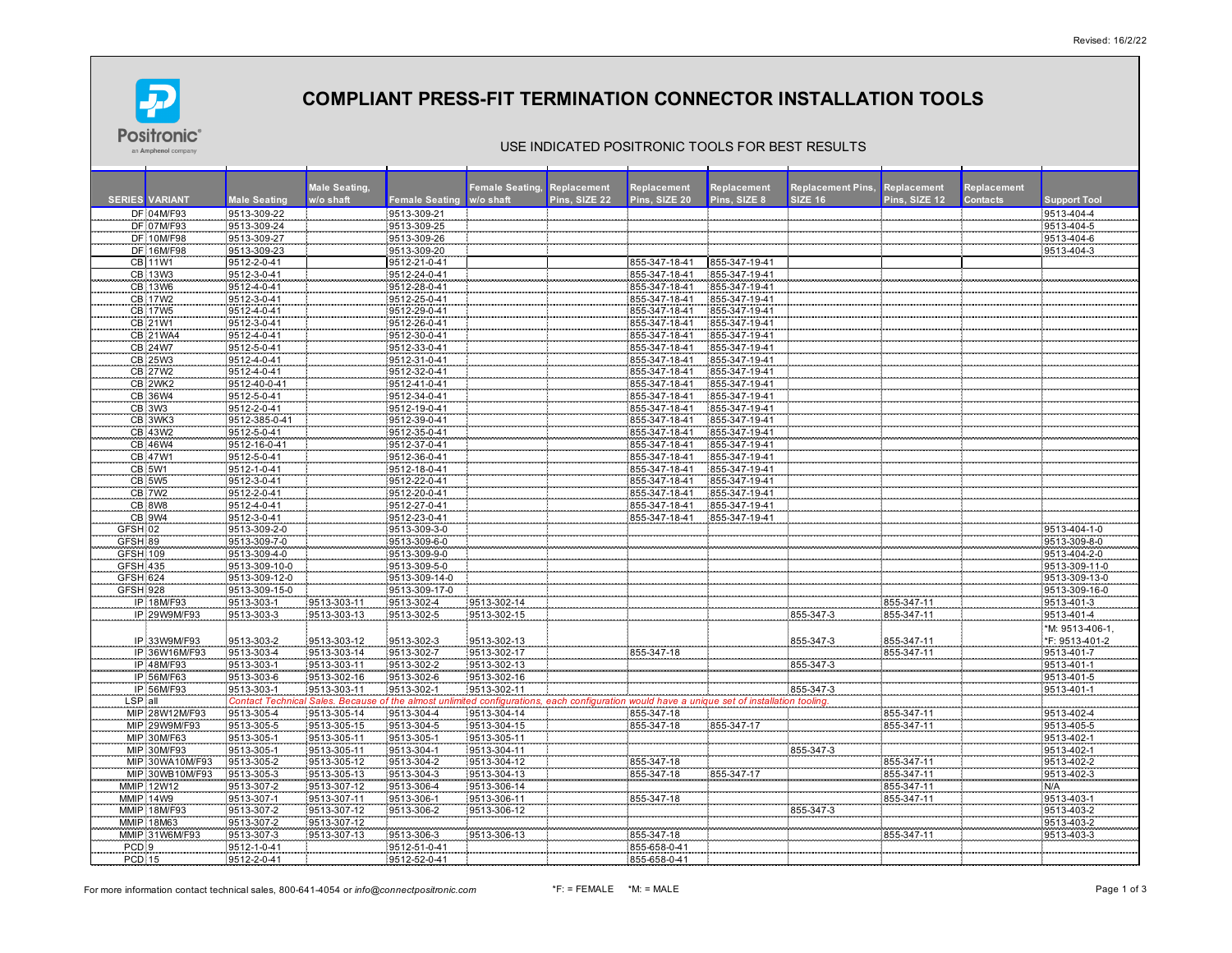

# **COMPLIANT PRESS-FIT TERMINATION CONNECTOR INSTALLATION TOOLS**

#### USE INDICATED POSITRONIC TOOLS FOR BEST RESULTS

|                     |                       |                     | <b>Male Seating,</b>                                                          |                       | Female Seating, Replacement |               | Replacement   | Replacement  | <b>Replacement Pins, Replacement</b> |               | Replacement     |                     |
|---------------------|-----------------------|---------------------|-------------------------------------------------------------------------------|-----------------------|-----------------------------|---------------|---------------|--------------|--------------------------------------|---------------|-----------------|---------------------|
|                     | <b>SERIES VARIANT</b> | <b>Male Seating</b> | w/o shaft                                                                     | <b>Female Seating</b> | w/o shaft                   | Pins, SIZE 22 | Pins, SIZE 20 | Pins. SIZE 8 | <b>SIZE 16</b>                       | Pins. SIZE 12 | <b>Contacts</b> | <b>Support Tool</b> |
| <b>PCD 25</b>       |                       | 9512-3-0-41         |                                                                               | 9512-53-0-41          |                             |               | 855-658-0-41  |              |                                      |               |                 |                     |
| <b>PCD 37</b>       |                       | 9512-4-0-41         |                                                                               | 9512-54-0-41          |                             |               | 855-658-0-41  |              |                                      |               |                 |                     |
| <b>PCD 50</b>       |                       | 9512-5-0-41         |                                                                               | 9512-55-0-41          |                             |               | 855-658-0-41  |              |                                      |               |                 |                     |
| PCDD 15             |                       | 9512-1-0-41         |                                                                               | 9512-46-0-41          |                             | 855-751-0-41  |               |              |                                      |               |                 |                     |
| PCDD <sub>26</sub>  |                       | 9512-2-0-41         |                                                                               | 9512-47-0-41          |                             | 855-751-0-41  |               |              |                                      |               |                 |                     |
| PCDD 44             |                       | 9512-3-0-41         |                                                                               | 9512-48-0-41          |                             | 855-751-0-41  |               |              |                                      |               |                 |                     |
| PCDD 62             |                       | 9512-4-0-41         |                                                                               | 9512-49-0-41          |                             | 855-751-0-41  |               |              |                                      |               |                 |                     |
| PCDD 78             |                       | 9512-5-0-41         |                                                                               | 9512-45-0-41          |                             | 855-751-0-41  |               |              |                                      |               |                 |                     |
| <b>PCDD 104</b>     |                       | 9512-16-0-41        |                                                                               | 9512-50-0-41          |                             | 855-751-0-41  |               |              |                                      |               |                 |                     |
|                     |                       |                     |                                                                               |                       |                             |               |               |              | Positions<br>1-30: 855-347-2-0.      |               |                 |                     |
|                     |                       |                     |                                                                               |                       |                             |               |               |              | 55-56: 855-916-12-                   |               |                 |                     |
|                     | PCI A60W36            |                     | 9513-300-44-41 9513-300-64-41 9513-300-9-41                                   |                       | 9513-300-29-41 855-916-19-0 |               |               |              | 0, 57-60: 855-916-                   |               |                 | 9513-400-2-41       |
|                     |                       |                     |                                                                               |                       |                             |               |               |              |                                      |               |                 |                     |
|                     |                       |                     |                                                                               |                       |                             |               |               |              | Positions                            |               |                 |                     |
|                     |                       |                     |                                                                               |                       |                             |               |               |              | 1-6: 855-347-2-0,                    |               |                 |                     |
|                     |                       |                     |                                                                               |                       |                             |               |               |              | 22: 855-916-12-0.                    |               |                 |                     |
|                     |                       |                     |                                                                               |                       |                             |               |               |              | 23-24: 855-916-11-                   |               |                 |                     |
|                     | PCI B24W9             |                     | 9513-300-50-41 9513-300-70-41 9513-300-19-41 9513-300-39-41 855-916-19-0      |                       |                             |               |               |              |                                      |               |                 | 9513-400-4-41       |
|                     | <b>PCI B26W11</b>     |                     | 9513-300-49-41 9513-300-69-41 9513-42-41                                      |                       | 9513-300-62-41 855-916-19-0 |               |               |              | 855-347-2-0                          |               |                 | 9513-400-4-41       |
|                     |                       |                     |                                                                               |                       |                             |               |               |              | Positions                            |               |                 |                     |
|                     |                       |                     |                                                                               |                       |                             |               |               |              | 1-4: 855-347-2-0,                    |               |                 |                     |
|                     |                       |                     |                                                                               |                       |                             |               |               |              | 14: 855-916-12-0,                    |               |                 |                     |
|                     |                       |                     |                                                                               |                       |                             |               |               |              | 15-16: 855-916-11-                   |               |                 |                     |
|                     | PCI C16W7             |                     | :9513-300-68-41 :9513-300-48-41 :9513-300-43-41 :9513-300-63-41 :855-916-19-0 |                       |                             |               |               |              | $\Omega$                             |               |                 | 9513-400-5-41       |
|                     | PCI C3W3              |                     | 9513-300-56-41 9513-300-76-41 9513-300-57-41 9513-300-76-41                   |                       |                             |               |               |              | 855-347-2-0                          |               |                 | 9513-400-9-41       |
|                     |                       |                     |                                                                               |                       |                             |               |               |              | Positions                            |               |                 |                     |
|                     |                       |                     |                                                                               |                       |                             |               |               |              | 1-20: 855-347-2-0,                   |               |                 |                     |
|                     |                       |                     |                                                                               |                       |                             |               |               |              | 36: 855-916-12-0,                    |               |                 |                     |
|                     |                       |                     |                                                                               |                       |                             |               |               |              | 37-38: 855-916-11-                   |               |                 |                     |
| PCI H <sub>38</sub> |                       |                     | 9513-300-13-41 9513-300-33-41 9513-300-0-41 9513-300-20-41                    |                       |                             |               | 855-916-26-0  |              | 'n                                   |               |                 | 9513-400-0-41       |
|                     |                       |                     |                                                                               |                       |                             |               |               |              |                                      |               |                 |                     |
|                     |                       |                     |                                                                               |                       |                             |               |               |              | Positions                            |               |                 |                     |
|                     |                       |                     |                                                                               |                       |                             |               |               |              | 1-20: 855-347-2-0,                   |               |                 |                     |
|                     |                       |                     |                                                                               |                       |                             |               |               |              | 45: 855-916-12-0,                    |               |                 |                     |
|                     |                       |                     |                                                                               |                       |                             |               |               |              | 46-47: 855-916-11-                   |               |                 |                     |
| PCI H47             |                       |                     | 9513-300-12-41 9513-300-32-41 9513-300-3-41 9513-300-23-41 855-916-19-0       |                       |                             |               |               |              | 'n                                   |               |                 | 9513-400-0-41       |
|                     |                       |                     |                                                                               |                       |                             |               |               |              | Positions                            |               |                 |                     |
|                     |                       |                     |                                                                               |                       |                             |               |               |              | 1-20: 855-347-2-0,                   |               |                 |                     |
|                     |                       |                     |                                                                               |                       |                             |               |               |              | 45: 855-916-12-0.                    |               |                 |                     |
|                     |                       |                     |                                                                               |                       |                             |               |               |              | 46-49: 855-916-11-                   |               |                 |                     |
|                     | <b>PCI H49W25</b>     |                     | 9513-300-12-41 9513-300-32-41 9513-300-47-41 9513-300-67-41 855-916-19-0      |                       |                             |               |               |              | $\Omega$                             |               |                 | 9513-400-0-41       |
|                     |                       |                     |                                                                               |                       |                             |               |               |              | Positions                            |               |                 |                     |
|                     |                       |                     |                                                                               |                       |                             |               |               |              | 1-12: 855-347-2-0,                   |               |                 |                     |
|                     |                       |                     |                                                                               |                       |                             |               |               |              | 28: 855-916-12-0.                    |               |                 |                     |
|                     |                       |                     |                                                                               |                       |                             |               |               |              | 29-30: 855-916-11-                   |               |                 |                     |
|                     | PCI M30W15            |                     | :9513-300-52-41 {9513-300-72-41 {9513-300-17-41 {9513-300-37-41 {855-916-19-0 |                       |                             |               |               |              |                                      |               |                 | 9513-400-3-41       |
|                     | PCI M33W18            |                     | 9513-300-53-41 9513-3000-73-41 9513-300-40-41 9513-300-60-41 855-916-19-0     |                       |                             |               |               |              | 855-347-2-0                          |               |                 | 9513-400-3-41       |
|                     |                       |                     |                                                                               |                       |                             |               |               |              |                                      |               |                 |                     |
|                     |                       |                     |                                                                               |                       |                             |               |               |              | Positions                            |               |                 |                     |
|                     |                       |                     |                                                                               |                       |                             |               |               |              | 1-10: 855-347-2-0,                   |               |                 |                     |
|                     |                       |                     |                                                                               |                       |                             |               |               |              | 32: 855-916-12-0,                    |               |                 |                     |
|                     |                       |                     |                                                                               |                       |                             |               |               |              | 33-34: 855-916-11-                   |               |                 |                     |
|                     | PCI M34W13            |                     | :9513-300-54-41 :9513-300-74-41 :9513-300-14-41 :9513-300-34-41 :855-916-19-0 |                       |                             |               |               |              | $\Omega$                             |               |                 | 9513-400-3-41       |